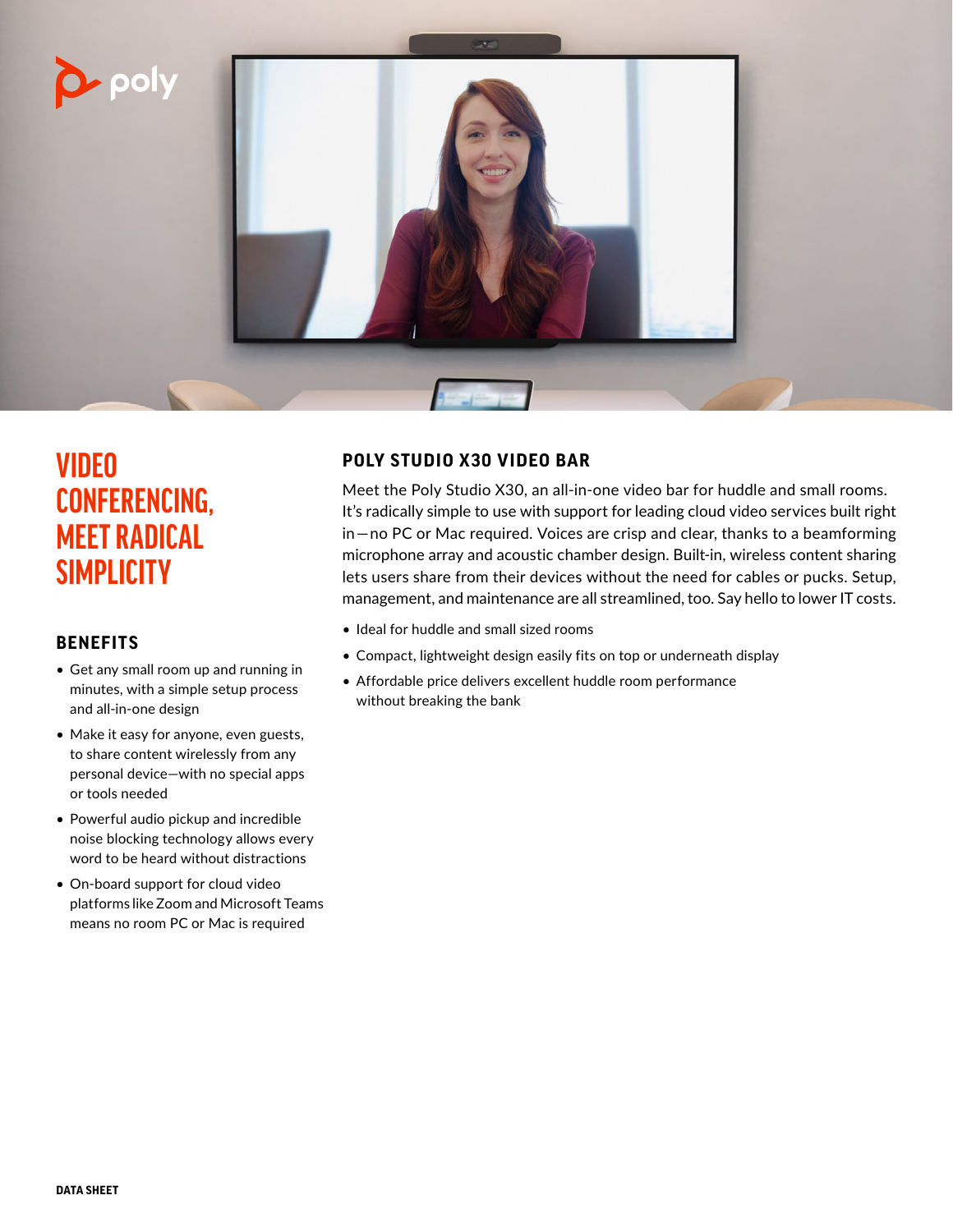# **POLY STUDIO X30**



## **SPECIFICATIONS**

## **PACKAGE INCLUDES:**

- Poly Studio X30
- Cable bundle
- Monitor clamp
- Privacy cover

## **VIDEO STANDARDS AND PROTOCOLS**

• H.264 AVC, H.264 High Profile, H.265, H.239

#### **VIDEO INPUT**

• 1x HDMI

#### **VIDEO OUT**

- 1x HDMI
- Touch display compatible

#### **PEOPLE VIDEO RESOLUTION**

- 4K, 30 fps (TX and RX) from 2048 Kbps
- 1080p, 60 fps from 1740 Kbps
- 1080p, 30 fps from 1024 Kbps
- 720p, 60 fps from 832 Kbps
- 720p, 30 fps from 512 Kbps

## **CONTENT VIDEO RESOLUTION**

- Input
- UHD (3840 x 2160)
- HD (1920 x 1080p)
- WSXGA+ (1680 x 1050)
- UXGA (1600 x 1200)
- SXGA (1280 x 1024)
- WXGA (1280 x 768)
- HD (1280 x 720p)
- XGA (1024 x 768)
- SVGA (800 x 600
- Output
- UHD (3840 x 2160)
- WUXGA (1920 x 1200)
- HD (1920 x 1080)
- WSXGA+ (1680 x 1050)
- SXGA+ (1400 x 1050)
- SXGA (1280 x 1024)
- HD (1280 x 720)
- XGA (1024 x 768)
- Content frame rate
- 5–60 fps (up to 4K resolution at 15 fps in call)

### **CONTENT SHARING**

- Poly Content App support
- Apple Airplay
- Miracast
- HDMI input
- Whiteboarding

#### **CAMERA**

- Presenter Mode
- 5x digital zoom
- 120° FOV
- UHD 2160p (4K) capture resolution
- Automatic group framing
- Automatic speaker framing

#### **MICROPHONES**

- Four MEMS microphones
- Up to 15 ft of microphone pickup range

#### **AUDIO OUTPUT**

- Single speaker
- Power Handling (RMS) 3W
- Power Handling (MAX) 5W
- Sensitivity 80dB

#### **OTHER INTERFACES**

- 1x USB-A (3.0)
- 1x USB-C
- Bluetooth 5.0\*\*
- WiFi 802.11a/b/g/n/ac (MIMO) Multi-channel Concurrency\*\*

#### **AUDIO STANDARDS AND PROTOCOLS**

- 22 kHz bandwidth with Polycom Siren 22 technology
- 20 kHz bandwidth with G.719 (M- Mode) and Polycom Siren 22 technology
- 14 kHz bandwidth with Polycom Siren 14 technology, G.722.1 Annex C
- 7 kHz bandwidth with G.722, G.722.1
- 3.4 kHz bandwidth with G.711, G.728, G.729A

#### **NETWORK**

- IPv4
- IPv6
- 1x 10/100/1G Ethernet
- Auto-MDIX
- H.323 and/or SIP up to 6 Mbps in Poly App video mode
- Polycom Lost Packet Recovery (LPR) technology
- Dynamic bandwidth allocation
- Reconfigurable MTU size
- Web proxy support—basic, digest, and NTLM